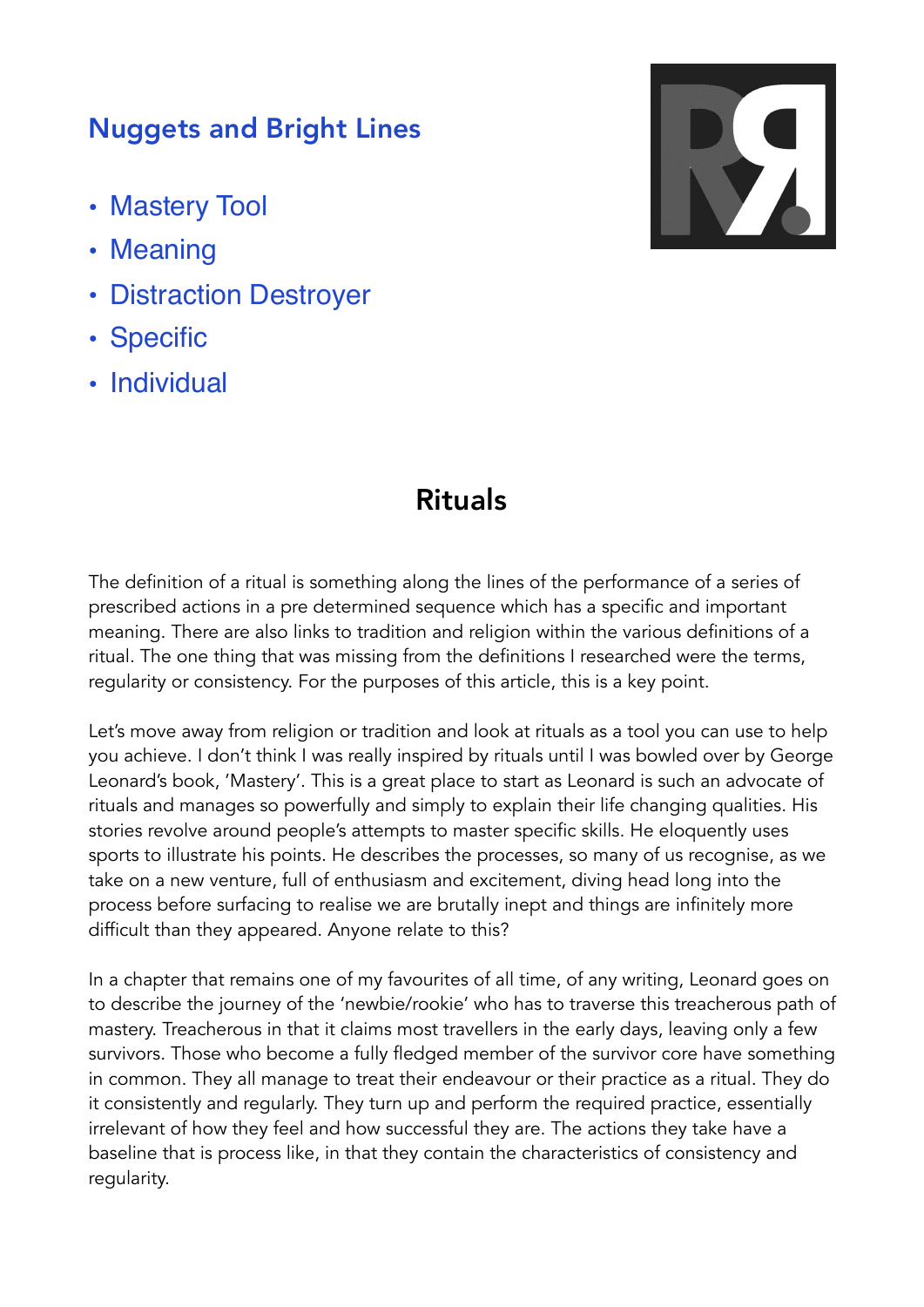The other thing about rituals that has weight is that they have meaning, often a highly significant one. Take the 'scapegoat' ritual. In the realms of The English Language most of us understand a scapegoat. It comes from times past when societies performed ceremonies ritualising the passing on of blame to a goat that was then released into the wild or sacrificed, rendering the wrongdoing and associated guilt gone with the animal. History has it that some cultures amongst them The Athenians, raised humans for such a purpose, so strong was the need to apportion blame. Away from the detail, the point being that rituals are historical acts which have significant meaning. Something to hold in mind here. What could be more meaningful than your own quest for improvement?

Cal Newport in his book 'Deep Work' describes the power of rituals, particularly in this time when distraction is such an issue. The problem with this new age distraction challenge is that, like many things the consequences it bestows are often not fully realised and certainly not immediate. Our modern information technology is, it appears, consciously, via the dedicated work of the best innovators and creators in this field of 'attention grabbing and holding' hijacking our minds and we are, on the whole, unaware. It is accepted and 'normal' behaviour to spend four to eight hours of the waking day in a mental state of screen fixation, focussed on subjects chosen for us. Millions of humans are choosing this way of spending their time. The danger here, if it is not obvious, our lives are being stolen from us, with our permission and it is having significant effects. The double whammy is that not only is it possibly doing irreversible things to neural and physiological functioning and therefore our capabilities, we are also losing that which can never be replaced. It seems that in the battle to regain control of our attention, rituals are one of our most powerful tools.

Underlined by the work of James Clear in 'Atomic Habits' the use and development of rituals in your life can pay great benefits. In our quests, we are able to think, act and influence things as we work towards a particular goal. What this requires is a conscious effort to ensure that very particular things get done. These are often very small and seemingly insignificant things that compound over periods of time to produce what appear to be amazing results. In theory all quite simple it would appear. Reality tells a different story. Let's use two examples. What percentage of the human race of adult age, if they had the choice, ability and environmental factors present would choose to be optimally healthy and financially independent? A full one hundred percent one would think. Yet the reality tells us that in terms of health nowhere near this figure take the necessary daily steps of optimal nutritional choices, sleep and exercise. In terms of financial independence, statistics state that ninety five percent of the population are outside this status. Yet it is possible to achieve this with attention to a few simple, regularly repeated steps over a period of time.

We humans have a tendency to easily allow our focus to be taken. This renders performance of specific activities over a prolonged period difficult for most, causing outcomes of variability. Reverse the scenario and take a look at experts or people who have achieved something of note. You will find two things at least. One they did something consciously and specifically on a regular basis. probably almost daily and they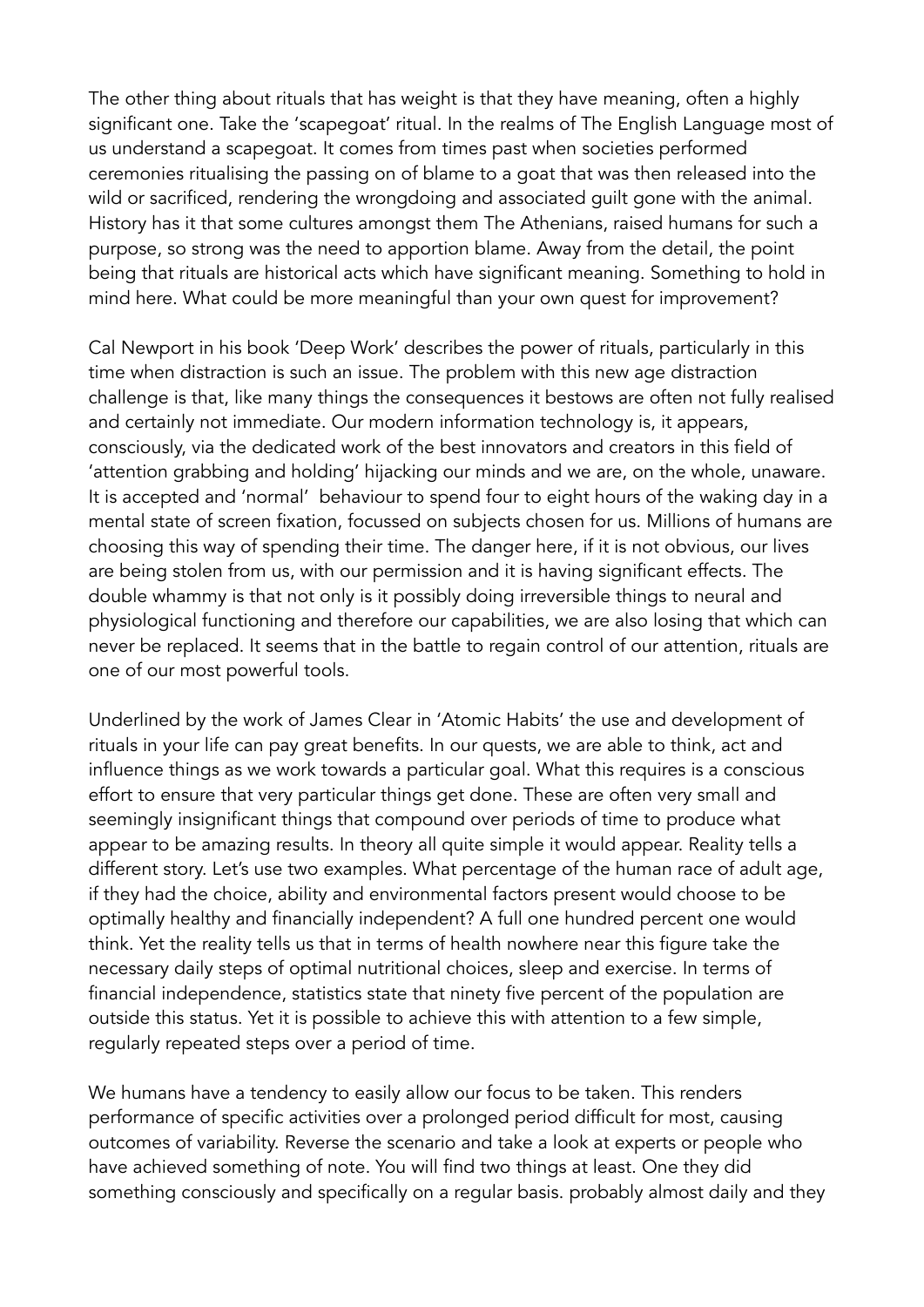did this over a period, in all likelihood of years. In order to achieve this, especially initially, they had to do the activity whether they felt like it or not. One of the basic rules of success is that how you feel about doing something will have to become an irrelevancy. The repeated actions become what we call a habit, with the formation of ever stronger neural circuits until it becomes almost harder not to do the act than to do it. You may consider the activity itself the ritual but where the ritual process really comes into its own is in the early stages of this habit formation, when it is not yet a fully formed, myelin engrained process. It is in this stage that you can consciously create a pre action ritual that facilitates the activity and increases the chances of it becoming habitual.

For example let us say you set a goal to exercise every morning at 6am. The following is an example of a ritual to facilitate and engrain the habit:

- Set an alarm 60 minutes before the time you need to go to bed the previous evening.
- Switch off and put away your mobile phone at this time.
- Lay out your training kit and training shoes where you will have to move them to leave your room.

These are three simple things you can do that will increase your chances of achieving the habit formation. They are your own ritual. Try it and see. Rituals are powerful. They can get you going on the road and help you persevere when you hit the inevitable plateau. Success can be viewed as boring. Let people think what they will. Most people have a markedly distorted view of what it takes to achieve anything. It takes focus and repetition, something that is not so easy in the rich and invasive world of communication we are in. Your rituals can be an indispensable tool to protect you from the ever present distractions. Build a number of them around your key activities and see how they significantly and quietly impact your life.

\_\_\_\_\_\_\_\_\_\_\_\_\_\_\_\_\_\_\_\_\_\_\_\_\_\_\_\_

## The Author

*Rob is a UEFA qualified coach with a League Managers Association qualification and a science and medicine background. He has worked in the football industry in Europe, USA, Asia and Africa; at International, Premiership, League, Non-League and grass roots levels with both World Cup and European Championship experience.* 



Website <https://www.robryles.co.uk/> Podcast: <https://apple.co/2OaaMRh>